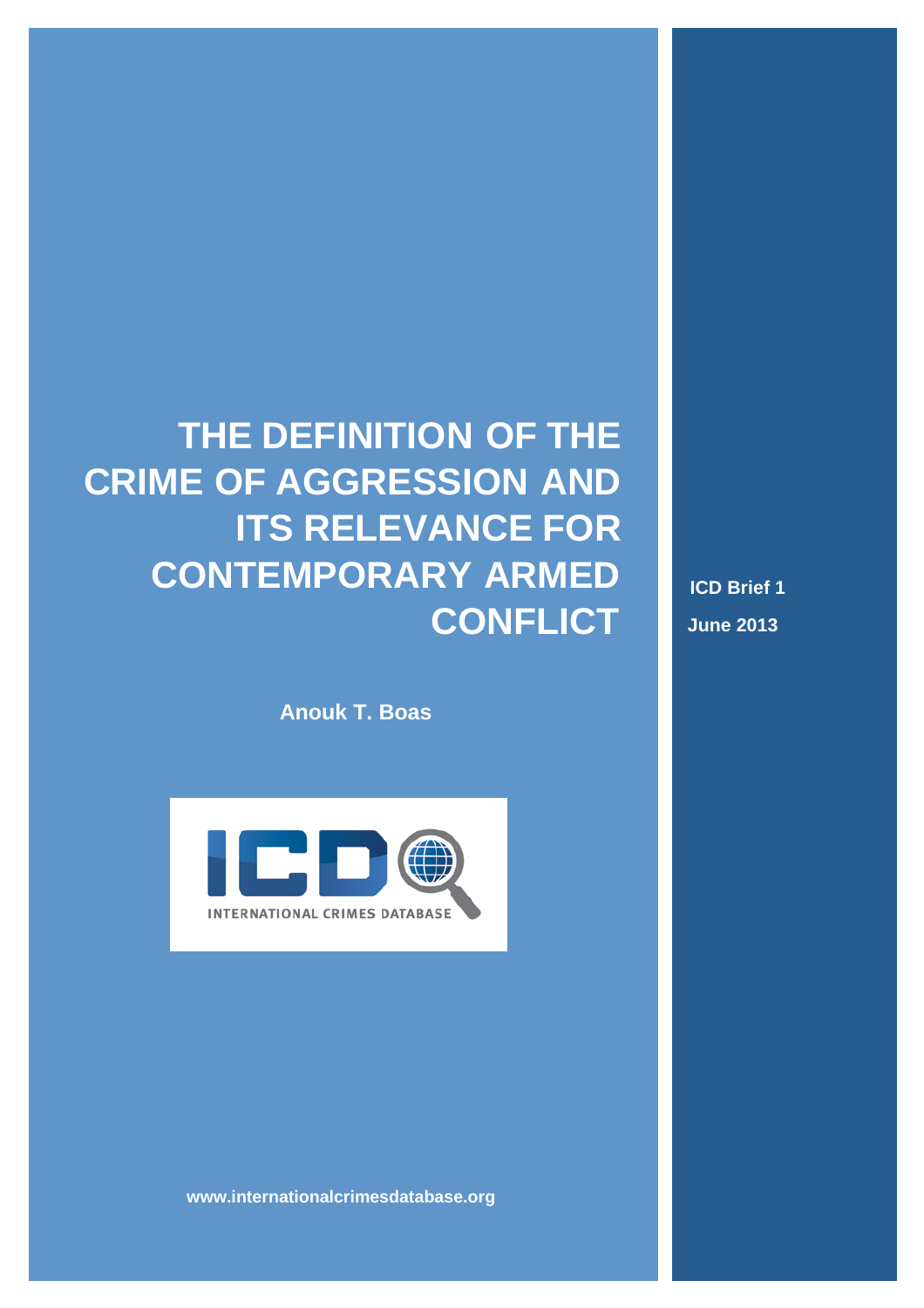Despite the difficulties with defining the crime of aggression spanning decades, the Rome Statute of the International Criminal Court included the crime of aggression into its jurisdiction *ratione materiae*. After twelve years of negotiations, in 2010 the States Parties reached a breakthrough in defining the crime of aggression through consensus. The aggression amendments are expected to go into force in January 2017. However, its relevance can be questioned. The current definition requires state action or involvement of a state in order for it to be considered a crime of aggression. Nevertheless, the new war theory by Kaldor points out that new wars show a diminishing role of the nation state. Hence, contemporary armed conflicts do not necessarily fit within the Clausewitzean, state-centric approach and can therefore not be understood through traditional terms. This paper considers whether the current definition of the crime of aggression indeed fails to capture 'contemporary' acts of aggression perpetrated during new wars in order to determine its relevance for the future. It finds that the definition's literal text cannot be stretched to include non-state actors that do not possess state-like characteristics, and hence, that the current definition is indeed doomed to become irrelevant. This paper therefore suggests that the widely celebrated breakthrough in reaching a definition of the crime of aggression could be considered an inadequate addition to the ICC's jurisdiction in its attempt to fight impunity and prevent future crimes of aggression. As such, the author contends that the discussion on the definition of the crime of aggression should be re-opened in order to consider redefining the definition to explicitly include non-state actors as possible perpetrators of the crime of aggression.

### **I. INTRODUCTION**

 $\ddot{ }$ 

In the face of the cruelties that took place during World War I, World War II, and later during the 1990s, a growing support emerged for the establishment of an international criminal court.[1](#page-1-0) The international community became more aware that competing needs, ideologies, and aspirations inevitably give rise to international friction and conflict.<sup>[2](#page-1-1)</sup> The need to prevent the most serious crimes of international concern from occurring in the future together with the desire to put an end to impunity for the perpetrators of these crimes initiated the campaign to establish a permanent international criminal court.<sup>[3](#page-1-2)</sup> After complex negotiations, on July 21, 1998, 120 nations

<span id="page-1-0"></span><sup>1</sup> S. Anoushirvani, 'The Future of the International Criminal Court: The Long Road to Legitimacy Begins with the Trial of Thomas Lubanga Dyilo', 22 *Pace International Law Review* (2010) 213. Available online at http://digitalcommons.pace.edu/pilr/vol22/iss1/6; and United Nations, 'Establishment of an Criminal Court Overview', *United Nations Treaty Collection*, available online at untreaty.un.org/cod/icc/ general/overview.htm. <sup>2</sup> B. B. Ferencz, 'The Coming of International Law and Order', 14 *Whole Earth Papers* (1980). Available online at

<span id="page-1-2"></span><span id="page-1-1"></span>www.benferencz.org/index.php?id=4&article=31. <sup>3</sup> Rome Statute of the International Criminal Court ['Rome Statute'], signed 17 July 1998, (entered into force 1 July 2002), Preamble; D. Roche, 'Truth Commission Amnesties and the International Criminal Court', 45 *British Journal* 

*of Criminology* (2005) 565, doi:10.1093.bjc.azi038; and D. Kaye, 'Who is Afraid of the International Criminal Foreign Affairs (2011) 118. Available online at http://heinonline.org/HOL/Page?handle=hein.journals/fora90&div=52&g\_sent=1&collectio n=journals.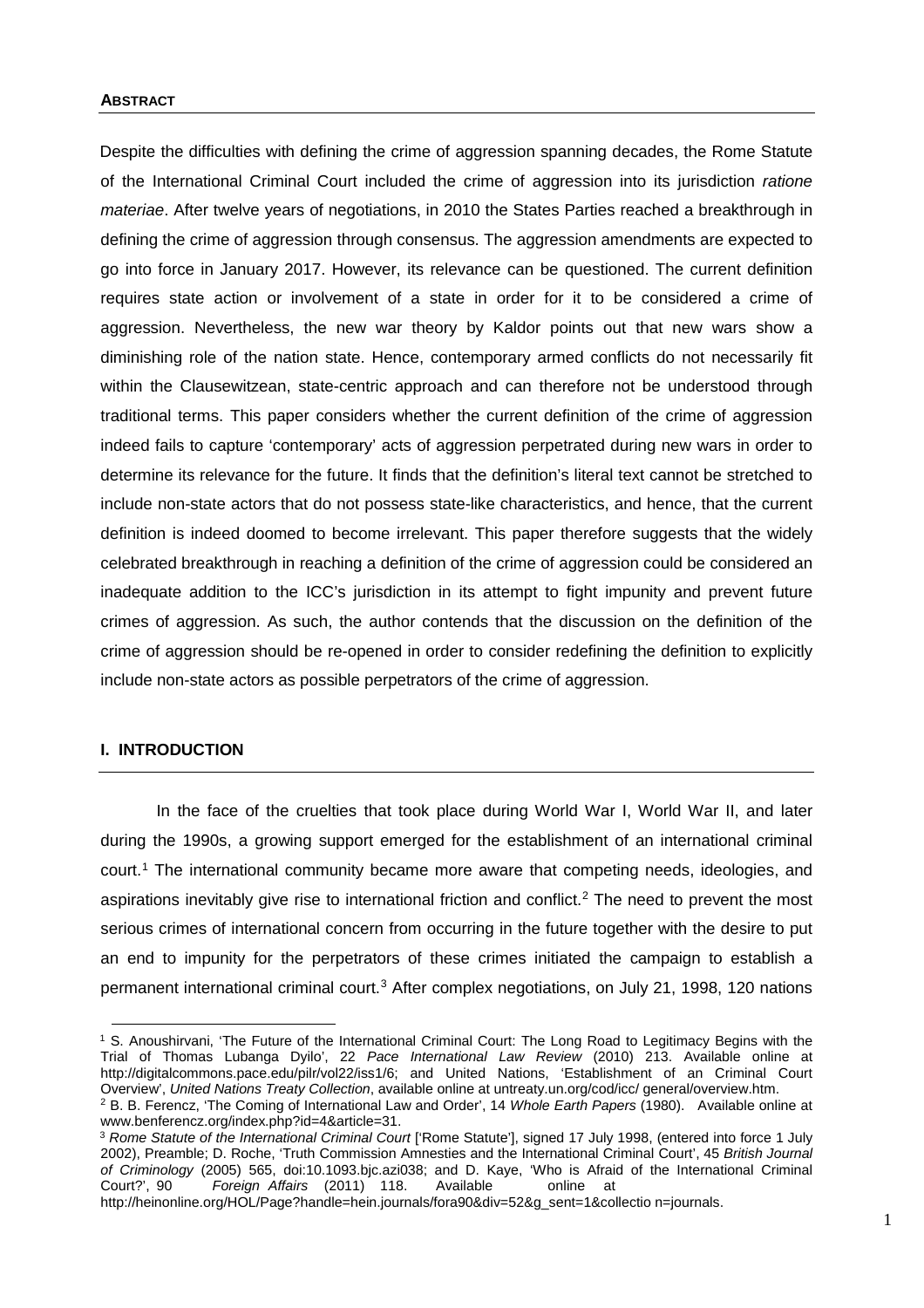adopted the Rome Statute for the establishment of the International Criminal Court ( ${}^{\circ}$ ICC').<sup>4</sup> According to Kofi Annan, "the adoption of the Rome Statute is a gift of hope to future generations and a giant step forward in the march towards universal human rights and the rule of law". [5](#page-2-1) Hence, the creation of the ICC is generally seen as an important achievement of international law.

The crime of aggression is one of the four core international crimes under the jurisdiction of the ICC, entailing the individual responsibility for illegal war.[6](#page-2-2) Although the Nuremberg Tribunal stated that aggression is "the supreme international crime differing only from other war crimes in that it contains within itself the accumulated evil of the whole", it was not until the 2010 Kampala Review Conference on the Rome Statute that the States Parties were able to reach consensus on an exact definition of the crime of aggression.<sup>[7](#page-2-3)</sup> While the aggression amendments will only go into force after 1 January 2017, the Kampala definition is already regarded to be a significant development in international criminal law[.8](#page-2-4)

Nevertheless, one can question the established definition's relevance for contemporary armed conflict. As the notion of the criminality of waging aggressive war is based on the 'legacy' of the Nuremberg Tribunal, the crime of aggression exclusively focuses on state behaviour.<sup>9</sup> The current definition establishes that only state leaders and state officials with enough authority to

<span id="page-2-0"></span><sup>4</sup> Roche, *supra* note 3; E. Jimenez, 'Seeking Global Reform: The United Nations Security Council, the International Criminal Court, and Emerging Nations', 30 *Macalester International* (2012) 84. Available at http://digitalcommons.macalester.edu/macintl/ vol30/iss1/10; and B. B. Ferencz, 'Misguided Fear About the International Criminal Court', 15 *Pace International Law Review* (2003) 223. Available online at http://digitalcommons.pace.edu/pilr/vol15/iss1/7.

<span id="page-2-1"></span><sup>5</sup> K. Annan, 'Statement at the Opening of the Preparatory Commission of the International Criminal Court' (Speech Presented at the Preparatory Commission, New York, NY, February, 1999). Available online at http://www.ngos.net/un/icc.html; and Kaye, supra note 3.

<span id="page-2-2"></span><sup>&</sup>lt;sup>6</sup> N. Weisbord, 'Conceptualizing Aggression', 20 Duke Journal of Comparative and International Law (2009) 1. Available online at http://scholarship.law.duke.edu/cgi/viewcontent.cgi?article=1053&context=djcil; and M. Anderson, 'Reconceptualising Aggression', 60 *Duke Journal of Comparative and International Law*(2010) 411, at 412. Available online at http://scholarship.law.duke.edu/cgi/viewcontent.cgi?article=1478&context=dlj .

<span id="page-2-3"></span><sup>7</sup> *Ibid*.; S-D. Bachmann & G. Kemp, 'Aggression as 'Organized Hypocrisy' – How the War on Terror and Hybrid Threats Challenge the Nuremberg Legacy', 30 *The Windsor Yearbook of Access to Justice* (2012) 233. Available online at http://papers.ssrn.com/sol3/papers.cfm?abstract\_id=1871912; A. L. Zuppi, 'Aggression as International Crime: Unattainable Crusade or Finally Conquering the Evil?', 26 *Pennsylvania State International Law Review* (2007) 1. Available online at

https://litigationessentials.lexisnexis.com/webcd/app?action=DocumentDisplay&crawlid=1&doctype=cite&docid=26 +Penn+St.+ Int'l+L.+Rev.+1&srctype=smi&srcid=3B15&key=ac8a51ac5e408efc7432edec556be9f3;and International Military Tribunal, *Trial of the Major War Criminals Before the International Military Tribunal* (Nuremberg, Germany, 1947), at 186.

<span id="page-2-4"></span><sup>8</sup> A. G. Wills, 'The Crime of Aggression and the Resort to Force Against Entities in Statu Nascendi', 10 *Journal of International Criminal Justice* (2012) 83, at 83, doi:10.1093/jicj/mqr062; and M. Gillet, 'The Anatomy of an International Crime: Aggression at the International Criminal Court', *International Criminal Law Review* (2013) 1 available at http://ssrn.com/abstract=2209687.

<span id="page-2-5"></span><sup>9</sup> Bachmann & Kemp, *supra* note 7,at 233.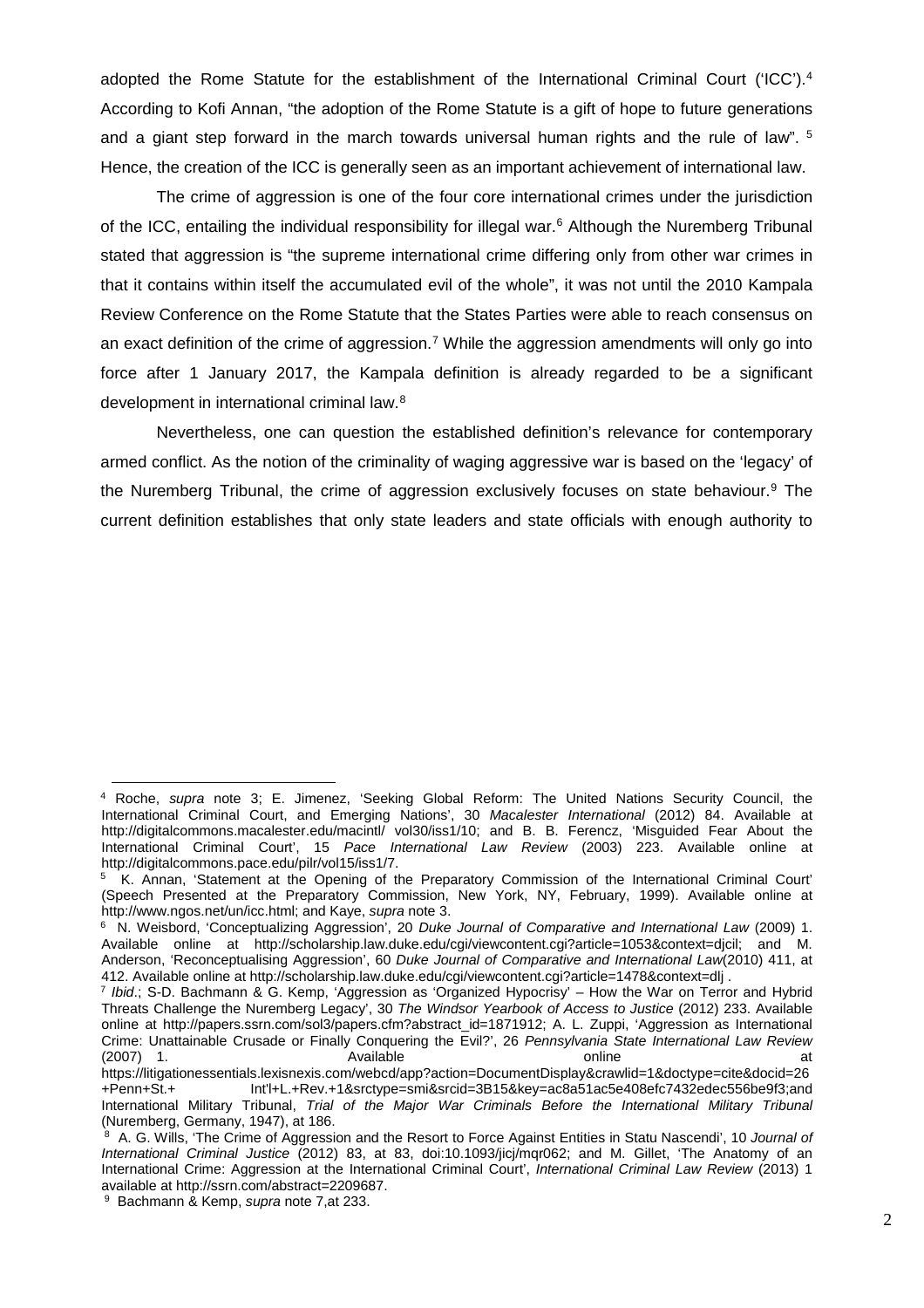engage the state's forces into aggressive action can be considered for the crime of aggression.<sup>[10](#page-3-0)</sup> Hence, an individual acting alone without state action or the involvement of a state cannot commit a crime of aggression under the ICC's jurisdiction. <sup>[11](#page-3-1)</sup> However, this state-centred approach arguably does not reflect the present reality of armed conflict. In *New and Old Wars, Organized Violence in a Global Era*, Mary Kaldor finds that there has been a decline in what she refers to as 'old wars' – "war[s] involving states in which battle is the decisive encounter".<sup>[12](#page-3-2)</sup>

Instead, she argues that during the last decades of the twentieth century a new type of war has developed, so called 'new wars'.<sup>[13](#page-3-3)</sup> These new wars involve a blurring of the distinctions between war, organised crime, and large-scale violations of human rights, and as such involve networks of both state and non-state actors where most violence is directed against civilians.<sup>14</sup>

In case Kaldor's new war theory correctly describes changes in modern day war, the current state-centric demarcation of the crime of aggression is in fact backward-looking and hence, out-dated. Consequently, this could severely undermine efforts to prosecute aggression. As such, the crime of aggression as currently established in the Rome Statute would thwart the ICC's ability to achieve its objectives to end impunity and prevent future crimes. This paper will therefore explore the current definition's relevance for contemporary armed conflict by assessing Kaldor's new war theory. Firstly, the development of the concept of the crime of aggression as well as the current definition will be further explored. This section will describe the development of the criminalisation of waging a war of aggression and explore how aggression has come to be seen as having the potential to prevent the suffering caused by armed conflict. Subsequently, Kaldor's theory will be considered; what does she propose and what consequences could this have for the applicability of the crime of aggression? Thirdly, the current definition's limitations will be further explored: is it possible to stretch its literal text to include the non-state actors as described by Kaldor's new war theory? Finally, the paper will conclude whether the current, widely celebrated definition of the crime of aggression truly constitutes a relevant addition to the ICC's jurisdiction in its attempt to fight impunity and prevent future crimes of aggression.

# **II. THE CRIME OF AGGRESSION**

The concept of the crime of aggression is not entirely new to the world stage. <sup>[15](#page-3-5)</sup> Prior to World War I, Carl von Clausewitz described war as "a mere continuation of state politics".<sup>[16](#page-3-6)</sup> Hence,

<span id="page-3-0"></span><sup>&</sup>lt;sup>10</sup> J. Trahan, 'The Rome Statute's Amendment on the Crime of Aggression: Negotiations at the Kampala<br>ReviewConference', 11 International Criminal Law Review (2011) 49, at 58. ReviewConference', 11 *International Criminal Law Review* (2011) 49, at 58. doi:10.1163/157181211X543920;Bachmann & Kemp, *supra* note 7, at 246; and Zuppi, *supra* note 7, at 30.

<span id="page-3-1"></span><sup>11</sup> *Ibid*., at 57; and *Charter of the United Nations* ['U.N. Charter'], signed 26 June 1945 (entered into force 24 October 1945), Art. 2(4).

<sup>12</sup> M. Kaldor, *New and Old Wars - Organized Violence in a Global Era* (3 edn., Polity Press, 2012), at vi.

<span id="page-3-3"></span><span id="page-3-2"></span><sup>13</sup> *Ibid*., at 1.

<span id="page-3-4"></span><sup>14</sup> *Ibid*., at vi and 2.

<span id="page-3-5"></span><sup>15</sup> Trahan, *supra* note 10, at 53.

<span id="page-3-6"></span><sup>16</sup> Carl Von Clausewitz, *On War* (Book 1, trans by Col JJ Graham, N Trübner, 1873).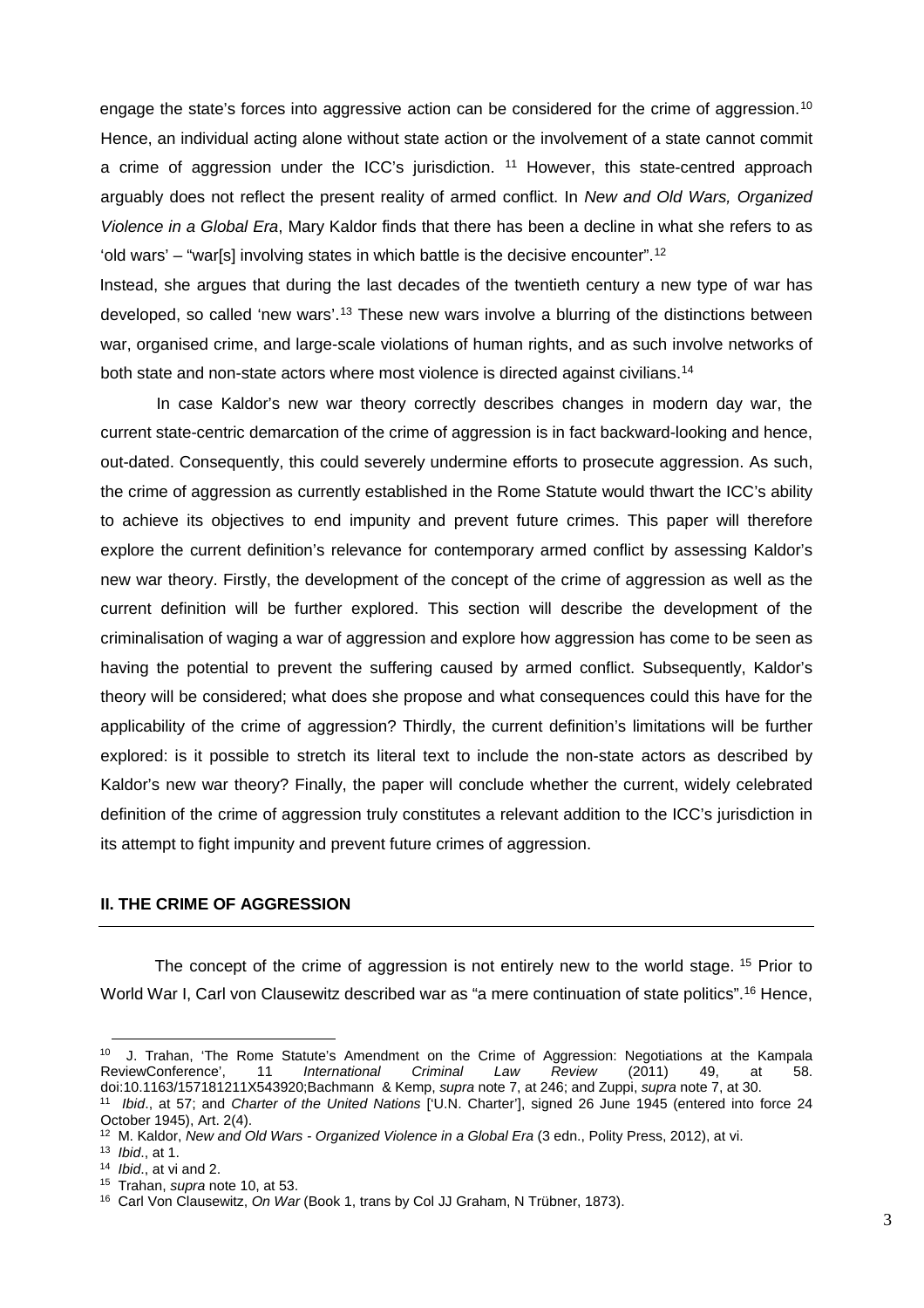war was seen as an inherited 'right' of the state.<sup>17</sup> However, this changed when the Peace Treaty of Versailles of 1919 condemned aggressive war as "a supreme offence against international morality and sanctity of treaties".<sup>[18](#page-4-1)</sup> The Kellogg-Briand Pact of 1928 went a step further, "condemn[ing] recourse to war for the solution of international controversies, and renounc[ing] it, as an instrument of national policy in their relations with one another".[19](#page-4-2) Finally, after World War II, the London Charter that established the Nuremberg Tribunal criminalised the waging of a war of aggression by including the 'crime against peace'.<sup>[20](#page-4-3)</sup> Soon thereafter the General Assembly of the United Nations ('UNGA') recognised the Nuremberg Principles as international law, after which Nuremberg served as a model for the Tokyo judgment in 1948.<sup>21</sup> Hence, by recognising the London Charter as international law, the UNGA had made clear that war making was no longer seen as an inherent right of states but could under certain circumstances be regarded an international crime.22

However, as the crime of aggression is intertwined with other, unresolved historical debates within the field of international law, it proved to be exceptionally difficult to define.<sup>[23](#page-4-4)</sup> Therefore, it was not until 1974 that a definition of an 'act of aggression' was adopted by the UNGA in Resolution 3314.24 However, as this definition was established during the Cold War, it is riddled with anachronistic concepts that undermine its normative significance. During the negotiations for the establishment of the definition, all delegates sought to regulate the forms of armed conflict that were the main threat of that time –such as nuclear wars and struggles of peoples for independence– while at the same time the competing blocs aimed to advance their political-strategic interest through the act of aggression.<sup>[25](#page-4-5)</sup> As such, the definition of aggression was seen as a strategic asset that states sought to control in order to be able to one day mobilise it against their geopolitical opponents. Consequently, as Kreβ and Von Holtzendorff point out, "none of the international or internationalised criminal tribunals established since the 1990s to deal with specific situations of macro-criminality included the crime of aggression", as the strategic interests influenced the definition too much.[26](#page-4-6) Hence, the Nuremberg Tribunal's promising legacy had been left unfulfilled and no other alleged perpetrator of the crime of aggression was prosecuted since 1947.[27](#page-4-7) 

<span id="page-4-1"></span><span id="page-4-0"></span><sup>&</sup>lt;sup>17</sup> Bachmann & Kemp, *supra* note 7, at 241.<br><sup>18</sup> *The Treaty of Versailles*, signed 28 June 1919 (entered into force 21 October 1919), Part VII Penalties, Art. 227.<br><sup>19</sup> Kellogg-Briand Pact, signed 27 August 1928 (entered into force 24 July 1929), Art. 1.

<span id="page-4-3"></span><span id="page-4-2"></span><sup>&</sup>lt;sup>20</sup> C. Kreβ & L. Von Holtzendorff, 'The Kampala Compromise on the Crime of Aggression', 8 *Journal of International Criminal Justice* (2010) 1179, at 1181. doi:10.1093/jicj/mqq069.

<span id="page-4-4"></span>

<sup>&</sup>lt;sup>21</sup> Ibid.<br><sup>22</sup> Anderson, supra note 6, at 416.<br><sup>23</sup> Weisbord, supra note 6, at 2.<br><sup>24</sup> United Nations General Assembly Resolution 3314 (XXIX). Definition of Aggression ['Resolution 3314'], adopted 14 December 1974, defines aggression as: "the use of armed force by a State against the sovereignty, territorial integrity or political independence of another State, or in any other manner inconsistent with the Charter of the United Nations". The term 'State' is used "without prejudice to questions of recognition or to whether a State is a member of the United Nations" and "includes the concept of a 'group of States' where appropriate". Weisbord, supra note, at 22; and Kreß & Von Holtzendorff, supra note 18.

<span id="page-4-6"></span><span id="page-4-5"></span>*supra* note, at 22; and Kreβ & Von Holtzendorff, *supra* note 18. 25 Weisbord, *supra* note 6, at 22. 26 Kreβ & Von Holtzendorff, *supra* note 20, at 1181. 27 Anderson, *supra* note 6, at 415.

<span id="page-4-7"></span>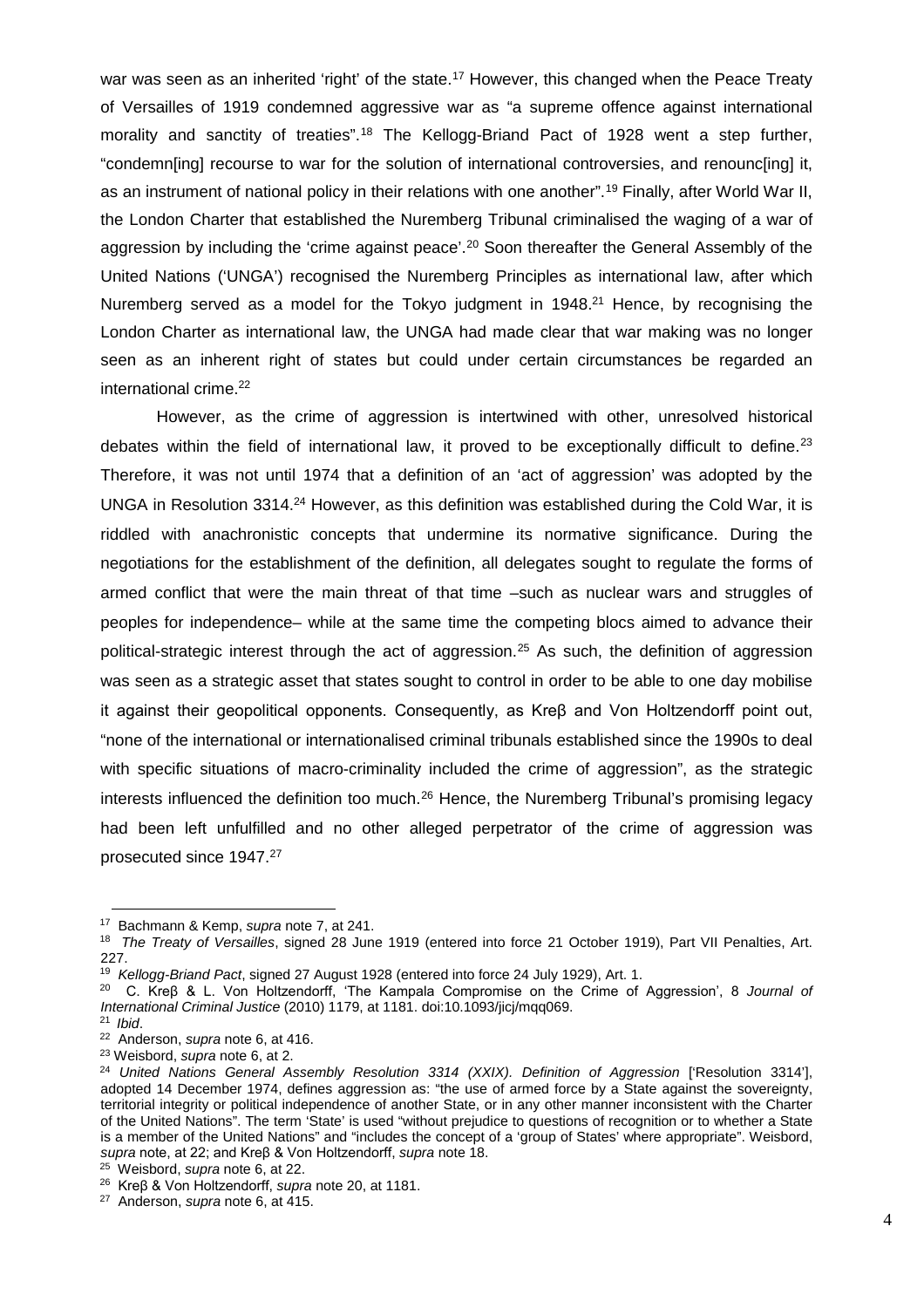Despite the many difficulties surrounding the establishment of a definition, the crime of aggression was widely recognised among scholars and participants in the Rome Conference in 1998 as being a significant addition to the ICC's jurisdiction *ratione materiae*. [28](#page-5-0) As Professor Noah Weisbord –an independent expert delegate to the Special Working Group on the Crime of Aggression ('Special Working Group')– explains, "the premise of the majority of the participants, stated broadly, [was] […] that an implemented definition [would] […] advance the goals of peace and justice set out in the preamble to the Rome Statute that established the ICC".[29](#page-5-1) As such, the crime was recognised under the Rome Statute as one of the "most serious crimes of concern to the international community as a whole".  $30$  However, the ICC was precluded from exercising jurisdiction until a definition was established.

During the first session of the Assembly of States Parties ('ASP') in 2002, a Special Working Group was established with the duty to prepare a future meeting in which a draft would be considered that addressed several of the main problems arising with the crime of aggression.<sup>31</sup> The Special Working Group's proposals for a provision on aggression were finalised in 2009 and became the definition that was eventually adopted at the Kampala Review Conference in 2010.<sup>32</sup> The crime of aggression, as mentioned in Article 8*bis* of the Rome Statute, provides:

# **Article 8** *bis*

## **Crime of aggression**

- 1. For the purpose of this Statute, "crime of aggression" means the planning, preparation, initiation or execution, by a person in a position effectively to exercise control over or to direct the political or military action of a State, of an act of aggression which, by its character, gravity and scale, constitutes a manifest violation of the Charter of the United Nations.
- 2. For the purpose of paragraph 1, "act of aggression" means the use of armed force by a State against the sovereignty, territorial integrity or political independence of another State, or in any other manner inconsistent with the Charter of the United Nations. Any of the following acts, regardless of a declaration of war, shall, in accordance with United Nations General Assembly resolution 3314 (XXIX) of 14 December 1974, qualify as an act of aggression:
- a) The invasion or attack by the armed forces of a State of the territory of another State, or any military occupation, however temporary, resulting from such invasion or attack, or any annexation by the use of force of the territory of another State or part thereof;
- b) Bombardment by the armed forces of a State against the territory of another State or the use of any weapons by a State against the territory of another State;
- c) The blockade of the ports or coasts of a State by the armed forces of another State;
- d) An attack by the armed forces of a State on the land, sea or air forces, or marine and air fleets of another State;
- e) The use of armed forces of one State which are within the territory of another State with the agreement of the receiving State, in contravention of the conditions provided

<span id="page-5-1"></span><span id="page-5-0"></span><sup>&</sup>lt;sup>28</sup> Kreß & Von Holtzendorff, *supra* note 20, at 1182.; and Zuppi, *supra* note 7, at 22.<br><sup>29</sup> Weisbord, *supra* note 6, at 3.<br><sup>30</sup> Kreß & Von Holtzendorff, *supra* note 20, at 1182; and Rome Statute, *supra* note 3, pre

<span id="page-5-3"></span><span id="page-5-2"></span>

<span id="page-5-4"></span>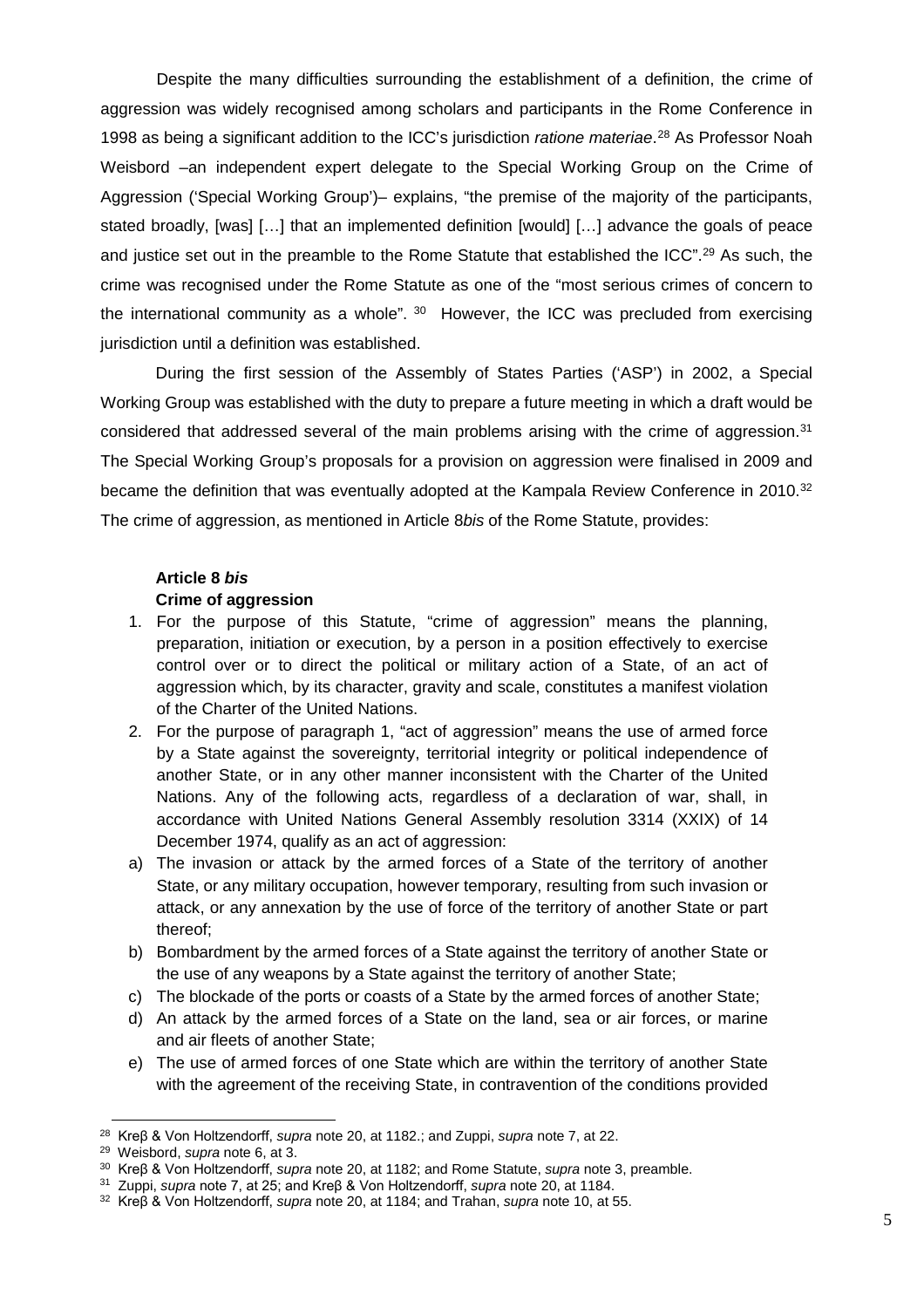for in the agreement or any extension of their presence in such territory beyond the termination of the agreement;

- f) The action of a State in allowing its territory, which it has placed at the disposal of another State, to be used by that other State for perpetrating an act of aggression against a third State;
- g) The sending by or on behalf of a State of armed bands, groups, irregulars or mercenaries, which carry out acts of armed force against another State of such gravity as to amount to the acts listed above, or its substantial involvement therein.[33](#page-6-0)

The definition is derived from the 1974 UNGA Definition, which delegates in Rome choose to use as the basis for the definition of the crime.<sup>[34](#page-6-1)</sup> Furthermore, Article  $2(4)$  of the United Nations Charter ('U.N. Charter') –banning "the threat or use of force against the territorial integrity or political independence of any state"– was used for defining a 'crime of aggression'.<sup>[35](#page-6-2)</sup> Hence, most of the definition of the Kampala Conference has been derived from pre-existing sources.

Unlike other crimes under the ICC jurisdiction, an individual acting alone, without state action or the involvement of a state, cannot commit the crime of aggression.<sup>[36](#page-6-3)</sup> Thus, aggression is a 'leadership crime' for which only state leaders and state officials with enough authority to direct the state's forces into aggressive action can be considered. $37$  Furthermore, the crime of aggression is only applicable to 'manifest' U.N. Charter violations for which one must assess the 'character, gravity, and scale' of the violation.<sup>38</sup> According to the U.N. Charter states are solely allowed to use force when it is an act of self-defence or when it is sanctioned by the Security Council of the United Nations ('UNSC').<sup>[39](#page-6-4)</sup> Hence, the subparagraphs (a)–(g) describe acts of aggression but for the act to be considered a crime of aggression it needs to satisfy the 'manifest violation' requirement.[40](#page-6-5) 

The current definition of the crime of aggression thus rests upon the idea as first coined at the Nuremberg Tribunal that the planning, preparation, initiation or execution of aggression 'contains within itself the accumulated evil of the whole' and is a combination of the 1974 UNGA Definition and Article 2(4) of the U.N. Charter. Hence, the objective behind the decision to include the crime of aggression in the jurisdiction of the ICC is to prevent the suffering caused by armed conflict by deterring *state* actors from using aggressive force that does not constitute an exception as stated in the U.N. Charter.

 $\ddot{ }$ 

<span id="page-6-2"></span>

<span id="page-6-1"></span><span id="page-6-0"></span><sup>33</sup> Rome Statute, *supra* note 3, at Art. 8. 34 Weisbord, *supra* note 6, at 21. 35 Trahan, *supra* note 10, at 57; and U.N. Charter, *supra* note 12, at 2(4). 36 *Ibid*.

<span id="page-6-3"></span><sup>37</sup> Trahan, *supra* note 10, at 58; Bachmann & Kemp, *supra* note 7, at 246; and Zuppi, *supra* note 7, at 30.

<span id="page-6-5"></span><span id="page-6-4"></span><sup>&</sup>lt;sup>39</sup> U.N. Charter, supra note 11, see chapter VII, Art. 39-51.<br><sup>40</sup> *Ibid.*, at 59.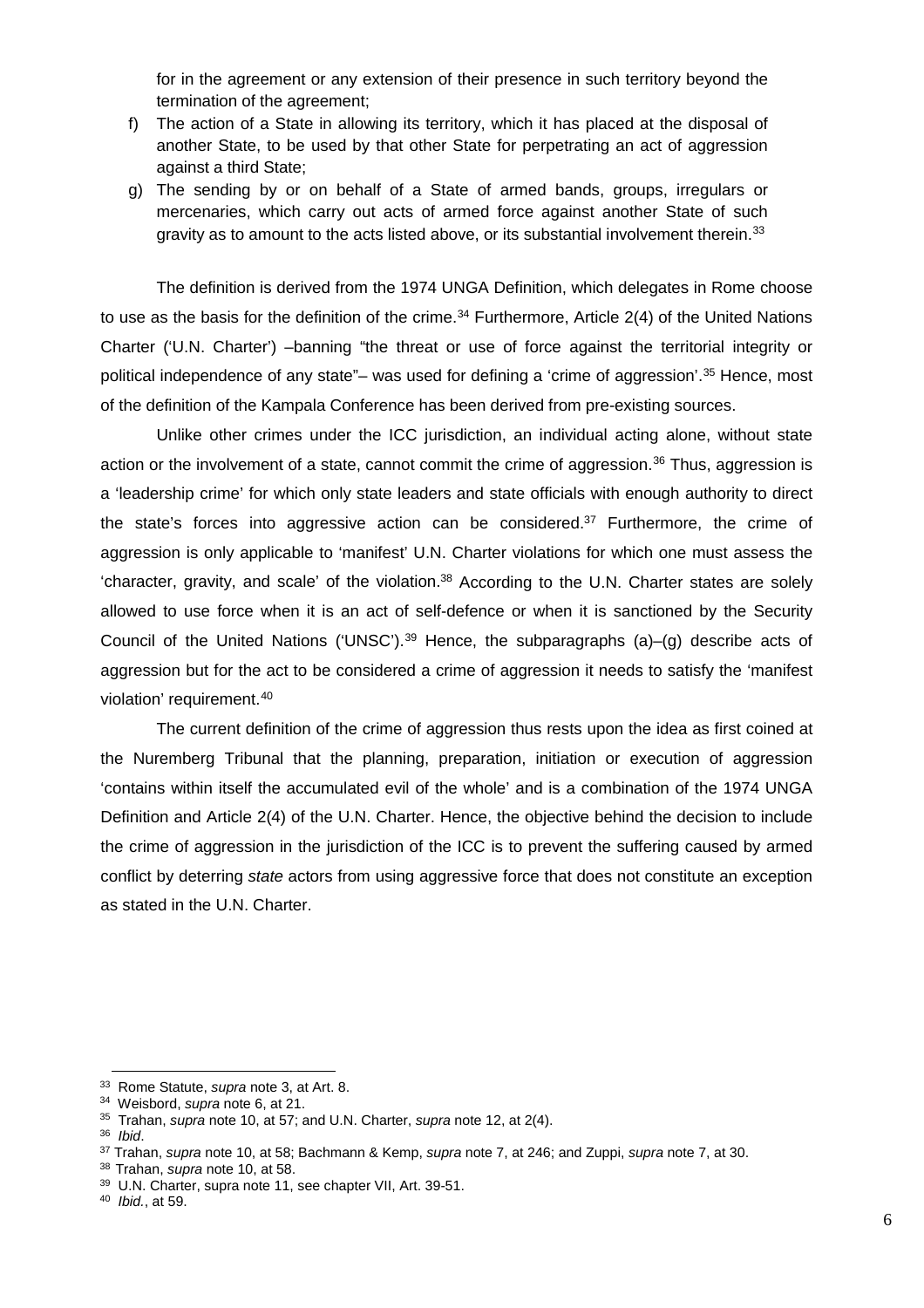The current definition of the crime of aggression focuses solely on the suffering caused by armed conflict through the actions by state actors. Thereby, the state is seen as a weapon used by the state leaders or state officials against another state.<sup>[41](#page-7-0)</sup> However, nowadays, there are and there will be weapons other than the state and aggressors other than state actors that the current definition arguably fails to capture. According to Kaldor, state actors are becoming of less importance for the use of force, as the capacity of states to make use of force unilaterally against other states has been greatly weakened.<sup>[42](#page-7-1)</sup> This is mainly caused by "the growing destructiveness of military technology and the increasing interconnectedness of states, especially in the military field".[43](#page-7-2) Furthermore, she believes that the prohibition on the use of force by, among others, the U.N. Charter, has also played a role in this weakening capacity. However, while inter-state wars are decreasing in number, Kaldor identifies a growing amount of 'new wars'. New wars differ from classic inter-state- and civil wars in three respects: their goals, modes of warfare, and source of finance.

Firstly, new wars are based on identity politics –"the claim to power on the basis of a particular identity".<sup>44</sup> According to Kaldor, globalisation has led to the breakdown or erosion of modern state structures, which has resulted in the formation of political groupings all around the world on the basis of an exclusive identity.<sup>[45](#page-7-3)</sup> This shared identity often stems from nostalgia, i.e. they are based on memories of an heroic past, injustices, famous battles and so on.<sup>[46](#page-7-4)</sup> These groupings subsequently acquire meaning through insecurity or through a sense of being threatened by those who do not belong to the same identity. As Kaldor points out, "[e]very exclusive identity necessarily generates a minority. At best, identity politics involves psychological discrimination against those labelled differently. At worst it leads to population expulsion and genocide".[47](#page-7-5) Importantly, these groupings are not always limited to the boundaries of a state, as fast communication and new technologies has resulted in an important role for diasporas in the formation and development of identity politics; "diaspora groups provide ideas, money, arms, and know-how often with disproportionate effects".<sup>[48](#page-7-6)</sup> Hence, new wars are fought by networks of both state and non-state actors.<sup>[49](#page-7-7)</sup>

Secondly, the mode of warfare differs between old and new wars. As new wars aim to control the population by clearing society from everyone of a different identity and by instilling terror, the strategic goal is to mobilise extremist politics grounded in fear and hatred.<sup>[50](#page-7-8)</sup> As such, new wars involve "population expulsion through various means, such as mass killing and forcible

 $\ddot{ }$ 

- 
- <span id="page-7-3"></span>
- <span id="page-7-4"></span>
- <span id="page-7-6"></span><span id="page-7-5"></span>
- 
- <span id="page-7-7"></span>

<span id="page-7-1"></span><span id="page-7-0"></span><sup>&</sup>lt;sup>41</sup> Weisbord, *supra* note 6, at 23.<br>
<sup>42</sup> Kaldor, *supra* note 12, at 6.<br>
<sup>43</sup> *lbid.*<br>
<sup>44</sup> *lbid.*, at 8.<br>
<sup>45</sup> *lbid.*, at 81.<br>
<sup>46</sup> *lbid.*, at 80.<br>
<sup>47</sup> *lbid.*, at 88.<br>
<sup>48</sup> *lbid.*, at 88.<br>
<sup>49</sup> *lbid.*, at 161.<br>

<span id="page-7-2"></span>

<span id="page-7-8"></span>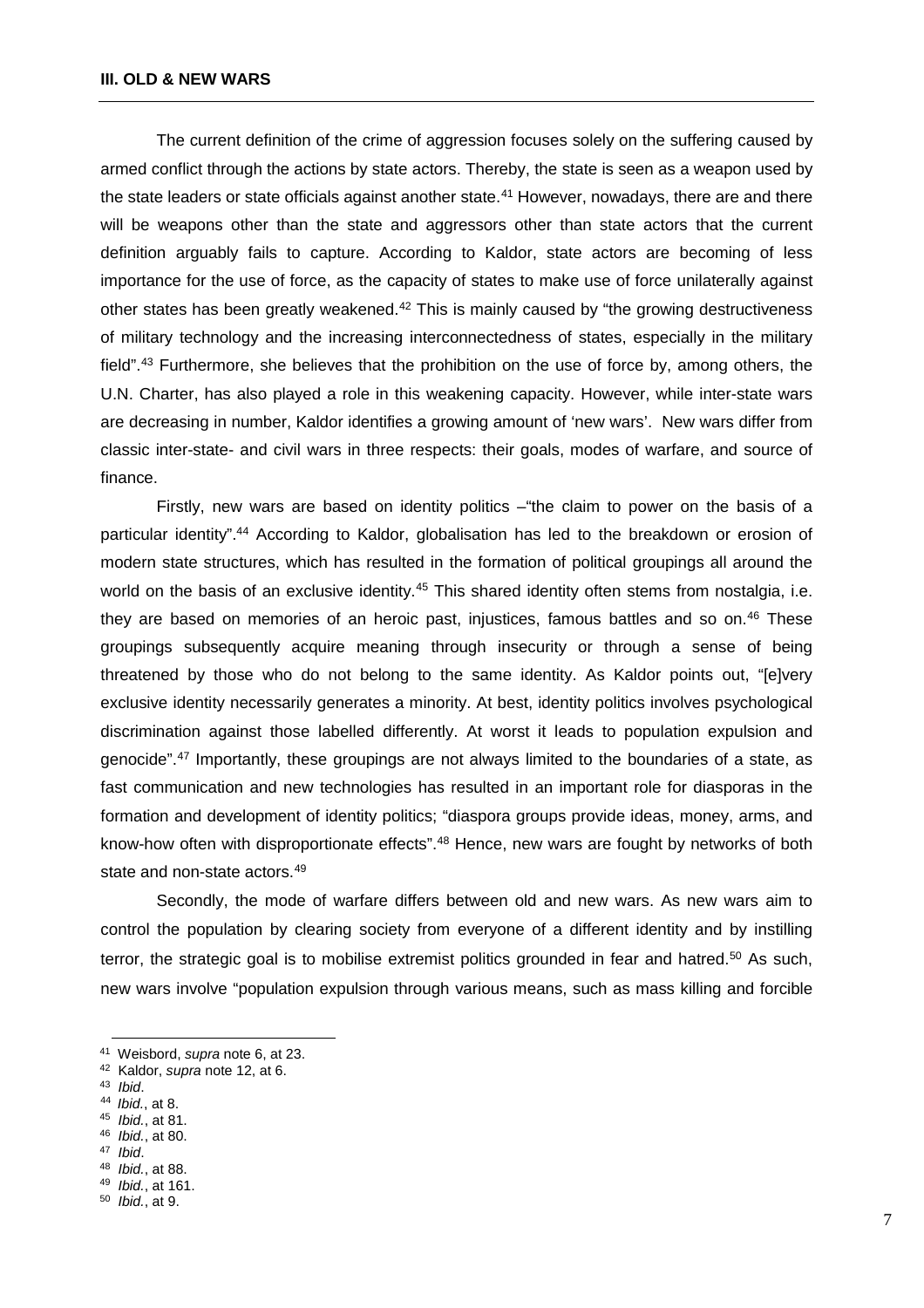resettlement, as well as a range of political, psychological, and economic techniques of intimidation".[51](#page-8-0) John Robb, the former United States counterterrorism operation planner and commander, agrees that the traditional methods of warfare –such as those described in the subparagraphs  $(a)$ – $(g)$  of the definition of the crime of aggression– are increasingly being supplemented by other methods of intimidation.<sup>[52](#page-8-1)</sup> According to him, 'systems disruption' will soon become the primary, destructive method of warfare. It involves the disruption or sabotage of critical systems such as electricity, telecommunications, gas, water, or transport, causing the collapse of that system without the reliance on arms.<sup>[53](#page-8-2)</sup> As systems disruption makes warfare affordable, cyber warfare is poised to become an important method of aggressive states, small groups, and individuals.[54](#page-8-3) Kaldor also identifies the terrorism experienced in New York, London, Madrid, Israel and Iraq as a variant of the new strategies of the new wars.<sup>55</sup> The use of spectacular, often gruesome, violence in these, and possibly future terrorism attacks creates fear and conflict.<sup>56</sup> Hence, in most of the modes of warfare that are used in new wars, such as cyber warfare and terrorism, 'violence' is directed at civilians.

Finally, combat units fund themselves through plunder, hostage-taking and the black market or through external assistance, such as remittances from the diaspora, taxation of humanitarian assistance, support from neighbouring governments, or illegal trade in arms, drugs, or valuable commodities such as oil or diamonds or human trafficking.<sup>[57](#page-8-5)</sup> Hence, war provides a legitimate cause for various criminal activities for personal gain, while at the same time these are essential sources of finance to sustain the war. Another characteristic of new war economies is the blurred distinction between zones of war and peace. As relatively few people actually participate in new wars, it becomes difficult to distinguish between the political and economic, public and private, military and civil, and finally, between war and peace.<sup>58</sup> Therefore, despite the war, "there are regions where local state apparatuses continue to function, where taxes are raised, services are provided and some production is maintained".[59](#page-8-7)

According to Kaldor, the failure to prevent new wars from arising is due to "misperception, the persistence of inherited ways of thinking about organized violence, [and] the inability to understand the character and logic of the new warfare".<sup>60</sup> As new wars are both global and local, and are usually characterised by the erosion or breakdown of state power, the current Clausewitzean, state-centred approach to these wars arguably poses an obstacle to appropriate action.<sup>[61](#page-8-8)</sup> Hence,

<sup>51</sup> *Ibid.*, at 9.

<span id="page-8-3"></span>

<span id="page-8-2"></span><span id="page-8-1"></span><span id="page-8-0"></span><sup>52</sup> Weisbord, *supra* note 6, at 18.<br>
53 *Ibid.*<br>
54 *Ibid.*<br>
55 It is, however, important to note that many feel that terrorism should not be considered an act of war but rather a criminal act. From this point of view, terrorism should be dealt with by (international) criminal law. See S. G. Jones & M. C. Libicki, *How Terrorist Groups End: Lessons for Countering al Qa'ida* (Rand Corporation, 2008) or M. E. O'Connell, 'The Choice of Law Against Terrorism', 4 *Journal of National Security Law & Policy* (2010) 343. Available online at http://papers.ssrn.com/sol3/papers.cfm?abstract\_id=1654049.

<span id="page-8-4"></span><sup>56</sup> Kaldor, *supra* note 12, at 9. 57 *Ibid.*, at 10. 58 *Ibid.*, at 117. 59 *Ibid.*

<span id="page-8-6"></span><span id="page-8-5"></span>

<span id="page-8-7"></span><sup>60</sup>*Ibid*., at 120. 61 *Ibid*.

<span id="page-8-8"></span>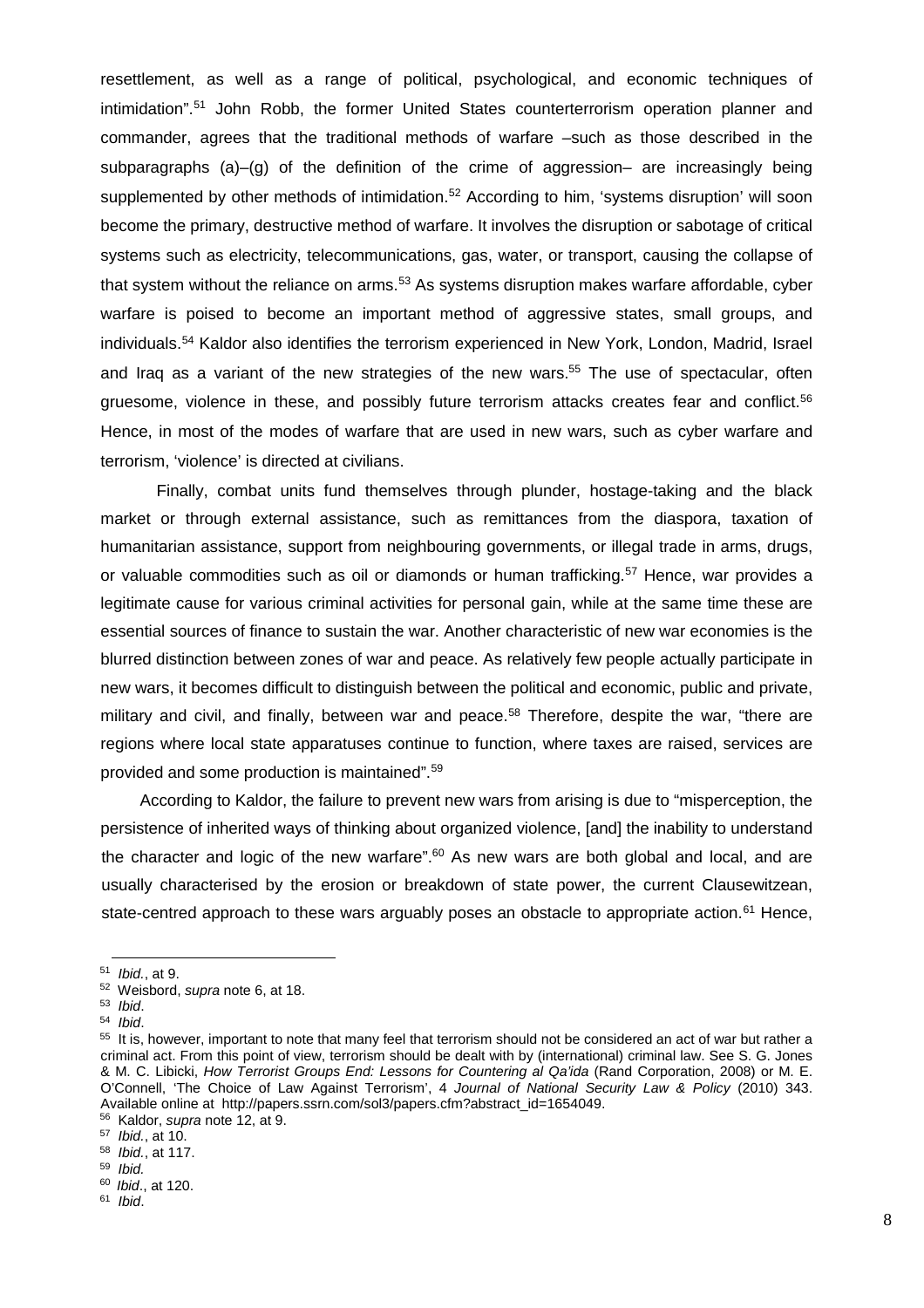new wars cannot be understood in traditional terms. Kaldor instead argues for a more political response to new wars and calls for an increased focus on international principles and legal norms to counteract the criminal activities by the warlords.<sup>[62](#page-9-0)</sup> Thus, Kaldor recognises the potential of international tribunals such as the International Criminal Tribunal for Rwanda and the International Criminal Tribunal for the Former Yugoslavia, as well as the ICC to counter the arising of new wars, but condemns its current emphasis on state sovereignty as the basis of international relations.<sup>[63](#page-9-1)</sup>

In line with Kaldor's theory, the crime of aggression's current definition, at first sight, seems to focus solely on old wars, where state sovereignty and state action play a decisive role. Furthermore, the acts of aggression as listed in subparagraphs (a)-(g) are seemingly out-dated, as new wars involve new modes of warfare that do not necessarily involve (state) armed forces. Hence, it arguably cannot be applied to the present reality of armed conflicts. Thereby, the definition could form an obstacle to appropriate action, as efforts to prosecute 'contemporary' acts of aggression would be severely hindered. Consequently, this would be detrimental to the objective behind the decision to include the crime of aggression into the jurisdiction of the ICC. The clear reference to the state in the current definition would arguably allow for the aggressive use of force by non-state actors in new wars without any (international) judicial consequence. Not only would this obstruct the States Parties' objective to prevent the suffering caused by armed conflict, but it would also thwart the ICC's ability to achieve its objectives to end impunity and prevent future crimes. Thus, the exclusive focus of the definition of the crime of aggression on state behaviour seems to be inadequate.

#### **IV. NEW WARS & THE CRIME OF AGGRESSION**

Although Weisbord as a member of the Special Working Group recognises that at first sight the current definition seems to be limited to state behaviour, he contends that when you further explore the definition, it can in fact be stretched beyond its literal text and applied to nonstate actors[.64](#page-9-2) This section will therefore consider whether the state is the only political unit subject to the definition or whether it might still be possible to interpret the definition as including non-state actors by thoroughly exploring the current definition's demarcations.

According to Weisbord, the best way to include non-state groups in the definition would be by accompanying the word 'State' with 'or Group' or '/Group'. However, since he expects the delegates to be reticent or maybe even unwilling to reopen the definition debate he proposes two ways to interpret the current definition, stretching it to include those non-state groups.<sup>[65](#page-9-3)</sup> Firstly, he points out that the reference to the 1974 UNGA Definition could be read as including armed groups independently of the state.<sup>[66](#page-9-4)</sup> The addition of the phrase "in accordance with United Nations

<span id="page-9-0"></span> $62$  Ibid.

<span id="page-9-2"></span><span id="page-9-1"></span><sup>62</sup>*Ibid*. 63 *Ibid*. 64 Weisbord, *supra* note 6; and Anderson, *supra* note 6, at 412. 65 Weisbord, *supra* note 6, at 28. 66 *Ibid.*, at 29.

<span id="page-9-3"></span>

<span id="page-9-4"></span>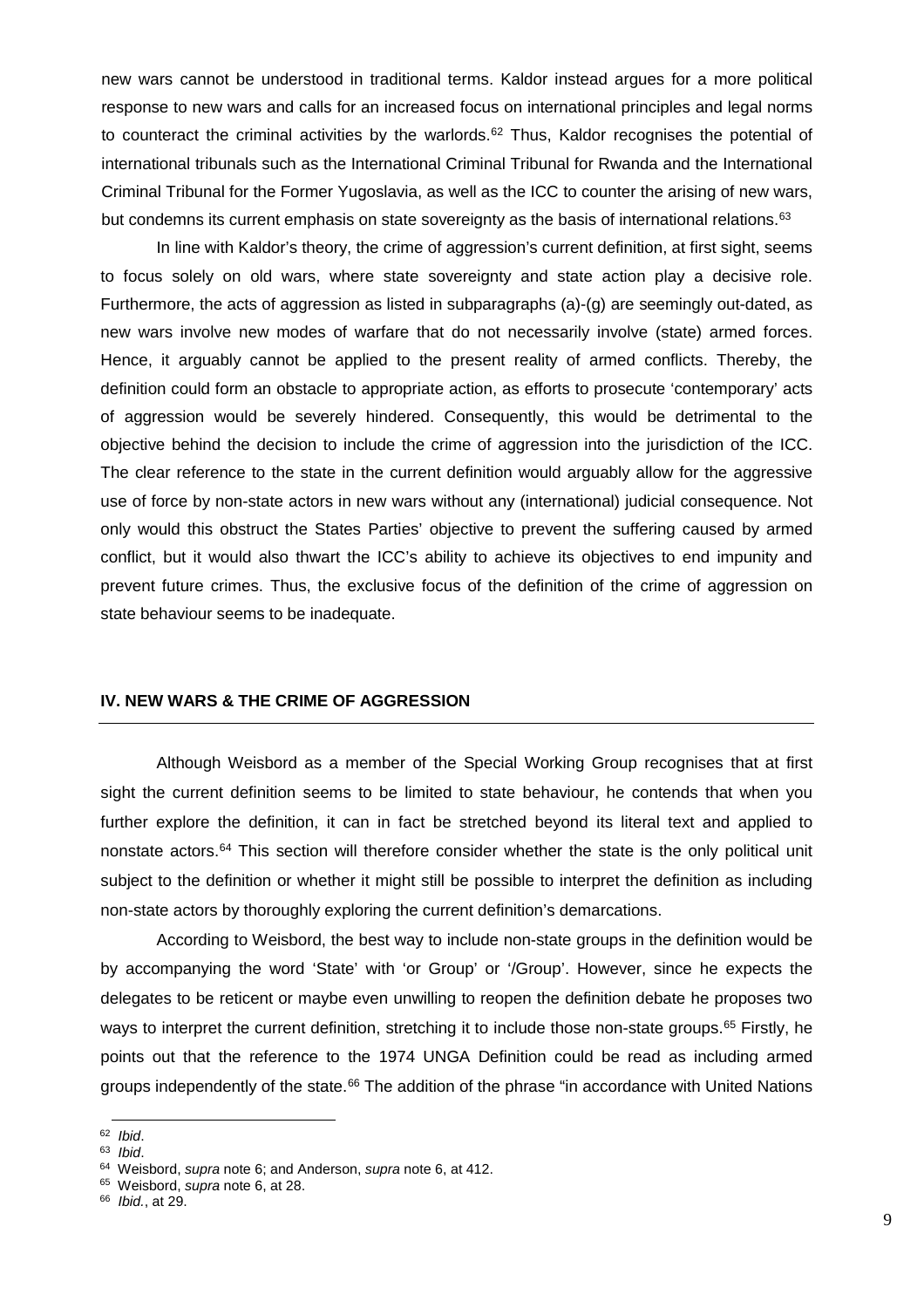General Assembly resolution 3314 (XXIX) of 14 December 1974" to Article 8*bis* (2) does not prescribe whether and in what way the provisions –besides article 1 and 3 describing the crime of aggression– may be applicable for the ICC.<sup>67</sup> Interpreting the 1974 UNGA Definition as a whole, the states covered do not necessarily need to be universally recognised.<sup>[68](#page-10-0)</sup> In fact, it was left to the UNSC to decide whether an entity should be considered a state or not for the purposes of Resolution 3314.[69](#page-10-1) This can be explained by the fact that the 1974 UNGA Definition was established during the Cold War, when many recently independent states, as well as the Soviet Union with its client states held the view that wars of national liberation were an exception to Article 2(4) of the U.N. Charter.<sup>[70](#page-10-2)</sup> Consequently, the 1974 UNGA Definition includes the idea that groups should be able to fight  $-$ by means of armed force– for self-determination.<sup>[71](#page-10-3)</sup> It therefore appears that the 1974 UNGA Definition is applicable to either fully recognised states, states lacking recognition for political reasons, and other state-like entities on which the UNSC may decide in individual cases.<sup>[72](#page-10-4)</sup> Although this approach might stretch the definition of the crime of aggression as described in the Rome Statute a bit beyond its literal text, it still limits the definition to states and groups struggling for self-determination. Hence, the definition continues to include backward-looking, traditional terms that do not seem to capture the variety of aggressive groups as described by Kaldor.

Secondly, Weisbord proposes "to read the word 'State' dynamically and incrementally to include state-like entities".<sup>[73](#page-10-5)</sup> He argues that as the modern state transforms over time, the definition of the crime of aggression should be adaptable to capture the conceptual evolution. Currently, the clearest and most widely accepted definition of statehood is laid down in the Montevideo Convention on the Rights of Duties of States of 1933, identifying four characteristics of a state: (i) a permanent population; (ii) a defined territory; (iii) an effective government; and (iv) the capacity to enter into relations with other states.<sup>74</sup> However, in case the word 'State' would be read dynamically and incrementally, "new political-military organisations that do not control territory but that attack states [could] […] be included within the ambit of the definition".[75](#page-10-7) Hence, it would broaden the scope of the definition beyond recognition. However, similar to the first interpretation focusing on the 1974 UNGA Definition, this interpretation still requires non-state groups to possess state-like characteristics. According to Anderson, this interpretation would therefore still be problematic in the case of terrorist organisations, as these organisations "lack the characteristics necessary for classification as a state".<sup>[76](#page-10-8)</sup> Although the definition of statehood might change over time, a change in the meaning of 'statehood' would also call for an alteration of the legitimate use

<span id="page-10-0"></span><sup>&</sup>lt;sup>67</sup> Rome Statute, *supra* note 3, at Art. 8*bis* (2); and Kreß & Von Holtzendorff, *supra* note 20, at 1191-1192.<br><sup>68</sup> Wills, *supra* note 8, at 101; and Resolution 3314, *supra* note 24.<br><sup>69</sup> Wills, *supra* note 8, at 1

<span id="page-10-1"></span>

<span id="page-10-2"></span>

<span id="page-10-3"></span>

<span id="page-10-4"></span>

<span id="page-10-5"></span>

<span id="page-10-6"></span>December 1934).

<sup>75</sup> Weisbord, *supra* note 6, at 30.

<span id="page-10-8"></span><span id="page-10-7"></span><sup>76</sup> Anderson, *supra* note 6, at 421.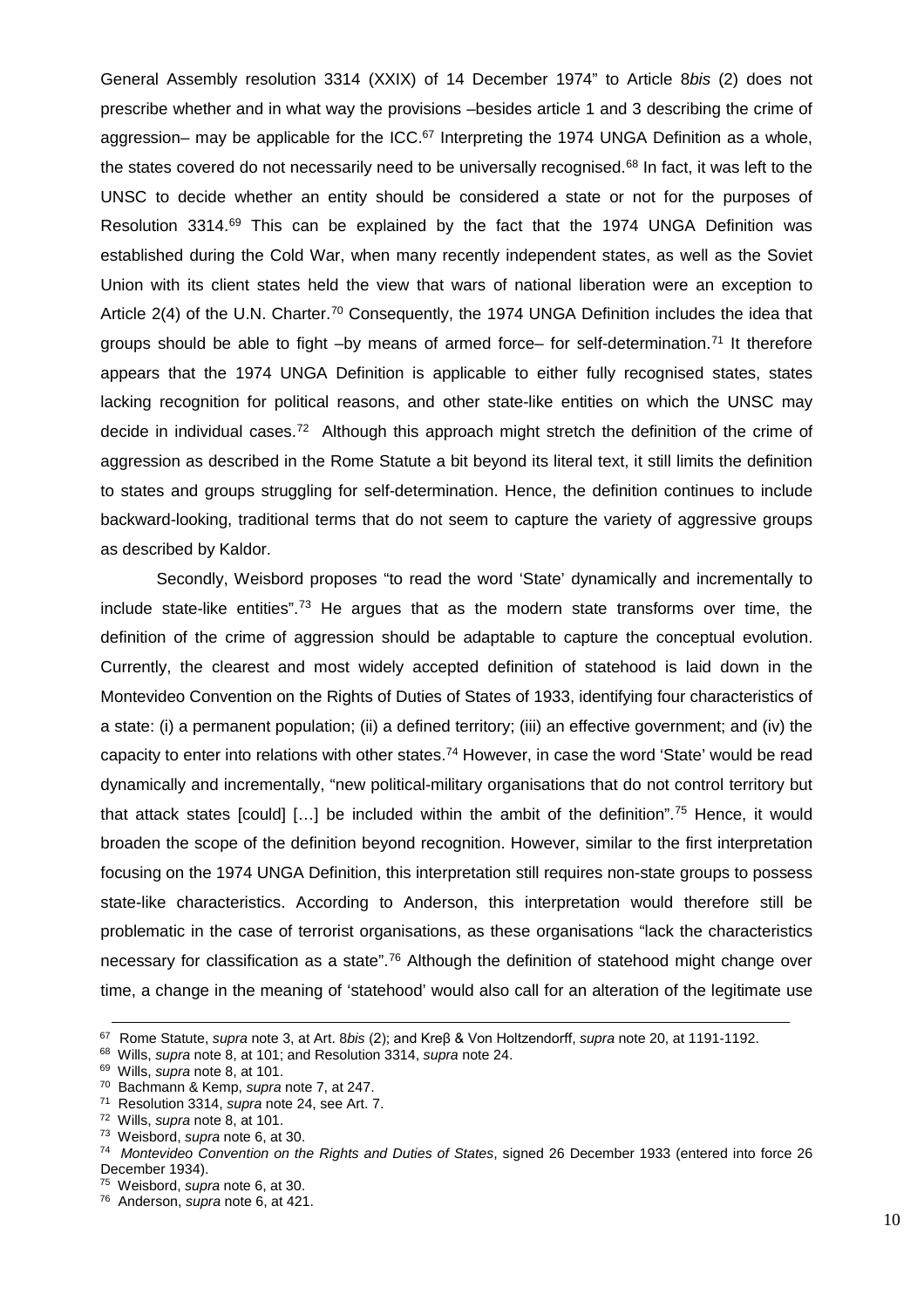of violence as laid down in the U.N. Charter. The use of violence by, for instance, terrorist organisations, is not likely to ever become a 'legitimate use of force' under the U.N. Charter.<sup>[77](#page-11-0)</sup> Consequently, as Anderson concludes, "a definition of the crime of aggression that makes exclusive reference to state behaviour will not extend to these entities".<sup>78</sup>

Concluding, the current definition of the crime of aggression cannot –and arguably should not– be stretched beyond its literal text to include aggression by non-state groups. Only in the case of groups that are very much state-like in their characteristics, the ICC might be able to extend the definition. Therefore, even though new wars will continue to unleash destructive attacks that could easily be considered acts of aggression, its perpetrators will be able to evade prosecution by the ICC.

### **V. CONCLUSION**

During a time of increasingly more friction and violence on an international level, the need to prevent the most serious crimes of international concern from occurring together with the desire to put an end to impunity led to the adoption of the Rome Statute for the establishment of the ICC in 1998. One of the four crimes under the jurisdiction of the ICC as agreed upon in the Rome Statute is the crime of aggression. In the face of the cruelties that took place during World War I and World War II the Nuremberg Tribunal stated that aggression is the supreme international crime. Hence, it was widely recognised among the delegates in Rome that the crime would be a significant addition to the ICC's jurisdiction *ratione materiae*. The crime of aggression is thought to have the potential to prevent the suffering caused by armed conflict by deterring state actors from using aggressive force. However, the crime turned out to be exceptionally difficult to define. It was therefore not until the 2010 Kampala Review Conference on the Rome Statute that the States Parties were able to reach consensus on an exact definition, which is expected to go into force after 1 January 2017.

Even though the established definition is regarded to be a significant step in international criminal law, this paper has considered its relevance for contemporary armed conflict. The current definition is derived from pre-existing sources that all require state or state-like entities' behaviour in order for it to be considered an act or crime of aggression. The Rome Statute's definition therefore requires the action or involvement of a state in order for an individual to be prosecuted for a crime of aggression. However, modern aggression is arguably increasingly perpetrated by non-state actors whose nature and characteristics place them outside the most widely accepted definition of the state. According to the new war theory by Kaldor, there is a decreasing amount of wars that solely involve states with battle as the decisive encounter, while there is an increasing number of 'new wars'. New wars differ from classic inter-state- and civil wars in three respects: (i) as new wars are based on identity politics they are fought by networks of both state and non-state

 $\ddot{ }$ 

<span id="page-11-0"></span><sup>77</sup>*Ibid.*, at 429-430. 78 *Ibid.*, at 431.

<span id="page-11-1"></span>